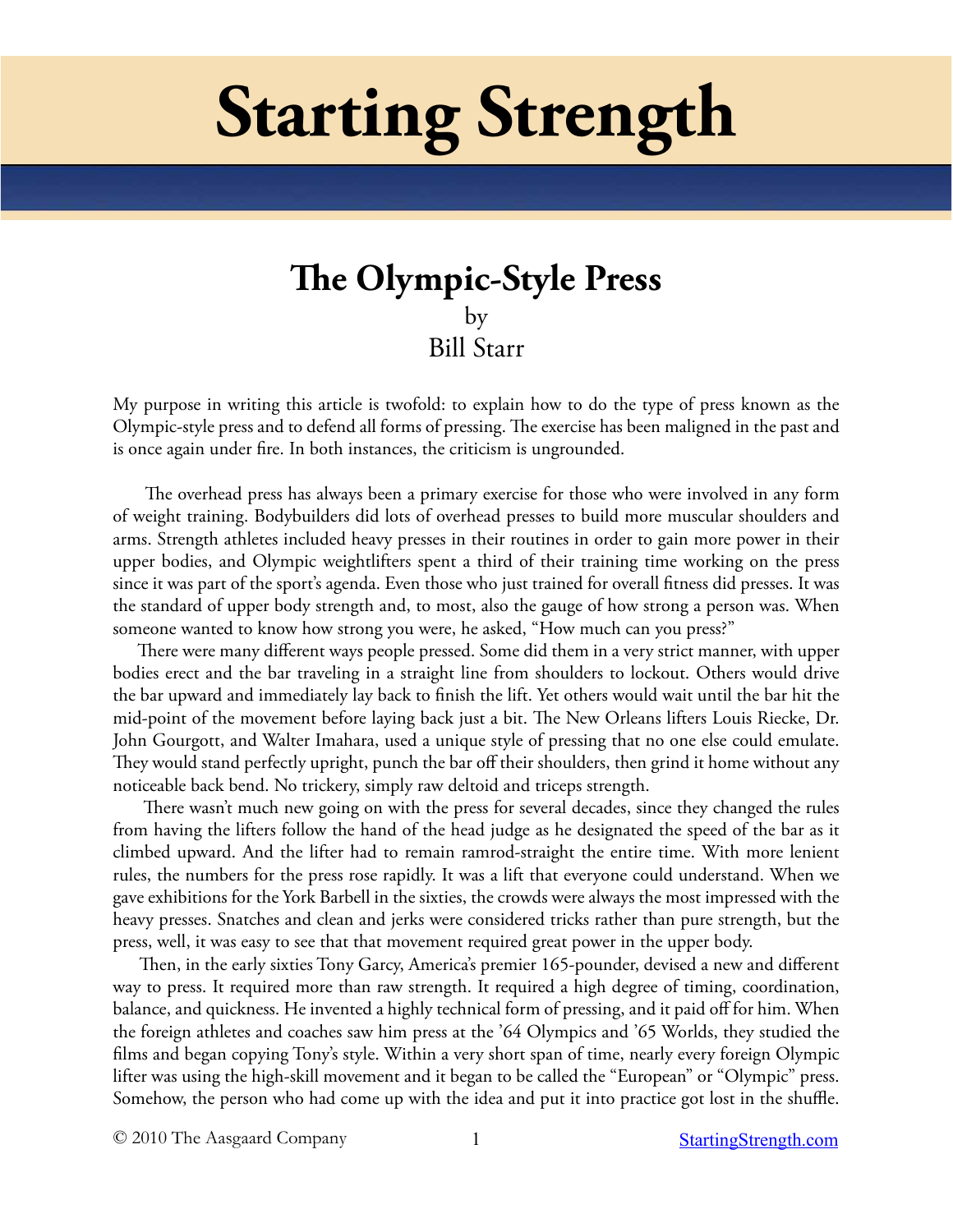Not that Tony really cared. To him, it was no big deal what the movement was called. He was content to be able to utilize it to his benefit. If others wanted to join in, well and good.

 And others most certainly did want to join the club and, as a result, records in the press began to fall as the younger lifters coming onto the national scene had learned this style from the very beginning. For those who had been in the sport for some time, the transition from power pressing to adopting the more dynamic style was more difficult. Old keys and habits had to be discarded and replaced with new moves.

 This new version of the press sent records soaring in all weight classes, but ironically, it became the death knell for the lift. Why? It was extremely hard to judge because the bar moved so fast, as fast as a jerk in some instances. Those who had mastered the lift would clean the weight, fix it across their frontal deltoids, and wait for the head judge's signal to start the press. This was usually a clap, but I lifted in a contest where the head judge used a whistle.

 Once the start signal was given, the lifter would explode the bar upward and in less than a heartbeat, it would be locked out overhead. There was seldom any pressing at all. It was one fast blur from start to finish. The rules allowed for some backbend, but not too much and the knees had to stay locked through the execution of the press. The problem was that the movement was done so fast it was nearly impossible for the judges to see if the knees had bent at all or just how far the lifter leaned back. Judging became erratic, especially on the international stages. At the Olympics and World Championships, judges would use the press for political purposes. Some contestants would get away with blatant knee kicks and others would lay back until their upper bodies were parallel with the platform. Some, who the judges did not want to place high, had to use ridiculously strict technique or they would be disqualified. Their favorite was to say the bar stopped on the way up, a stupid rule since it is certainly no advantage to have the bar stop during a heavy press. If anything, it makes the lift a great deal more difficult.

 And it wasn't just the Communist countries treating the democratic nations unfairly. I saw a very good lifter from Cuba get royally screwed at the '68 Olympics by two judges, one from Puerto Rico and the other from Jamaica. The athlete pressed in strict fashion but they gave him red lights on his first two attempts, then passed the third, which was identical to the first two. They didn't go so far as to make him bomb out, but they made sure that he'd stay out of the hunt for a medal.

The judging needed to be consistent, yet that wasn't going to happen. It's not the same currently, but in the late sixties, the Cold war was a genuine presence in the world and none of the nations gave an inch in this matter. What to do? The only solution they could come up with was to drop the press from Olympic competition. But what would be the reason for such a drastic move? After all, the press had been a vital part of Olympic lifting since the very beginning. One reason that was suggested was that by dropping the press, it would shorten a contest considerably. However, that seemed a little weak since long meets only happened at a few contests, usually in the east, so it wasn't a major concern. How about safety? That usually sells and it did in this case.

 Suddenly, articles began to appear, not only in fitness magazines, but also in the popular press, that overhead pressing was potentially harmful to the lower back. In some cases, downright dangerous, especially for younger athletes. Athletic trainers, team physicians in a wide variety of sports, and sports medicine specialists came out against doing heavy presses because of the undue stress placed on the lumbars.

 In 1972, the International Olympic Weightlifting Committee voted to eliminate the press from official competition. At this same point in time, several other facts occurred that altered the overhead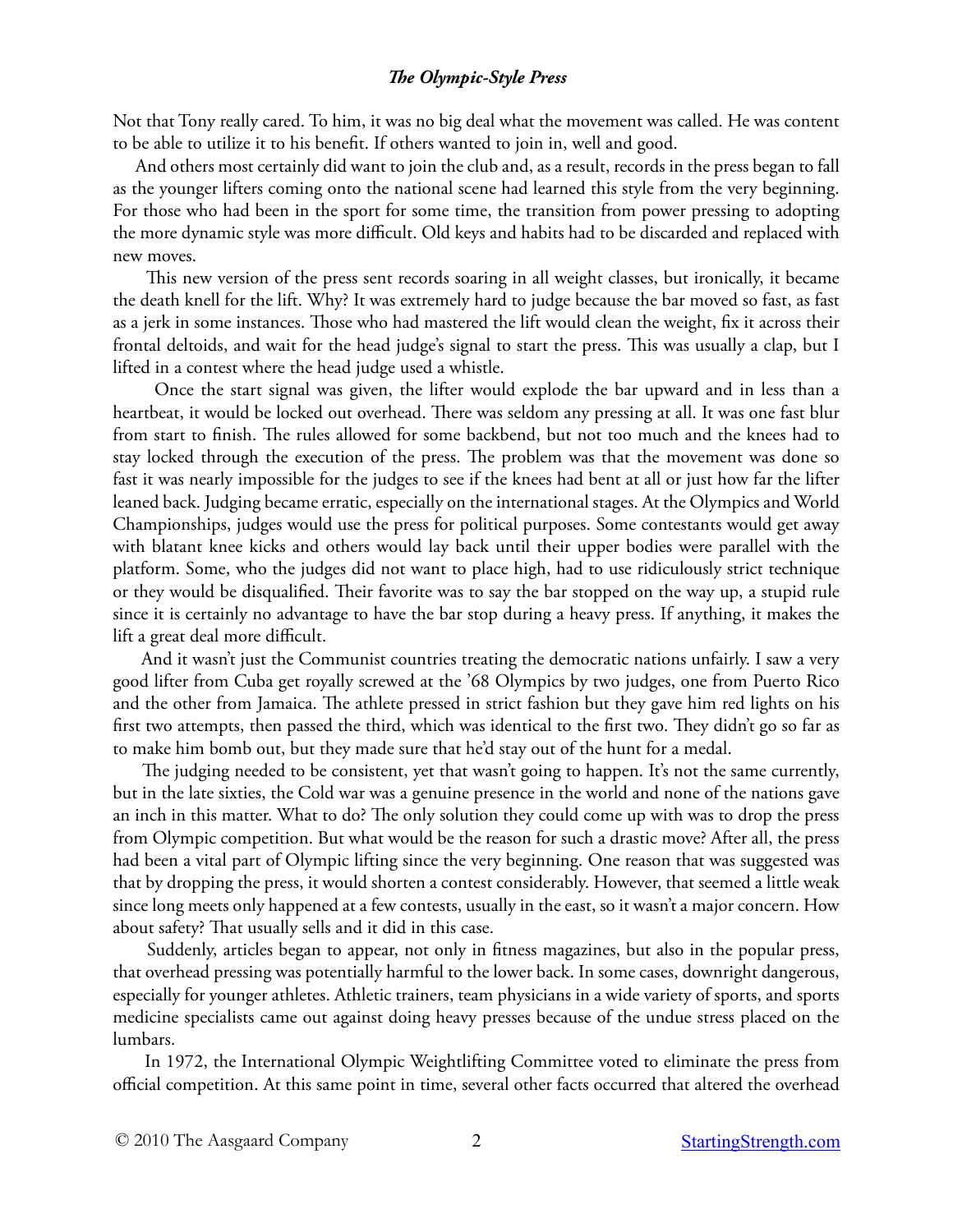press from the status of a primary, essential exercise to that of an auxiliary one. Joe Weider took control of the sport of bodybuilding. Prior to that, the AAU was in charge of the sport and used athletic points for the major contests. A bodybuilder could gain as many as five points by participating in some sport. Since every bodybuilder was doing many of the same exercises as Olympic weightlifters, he would gain his athletic points by entering a weightlifting contest. That meant he did lots of heavy presses. But when Joe took over, he dropped the athletic points, so aspiring physique contestants no longer felt the need to do presses, snatches, or clean and jerks. The bench press replaced the overhead press in nearly every bodybuilder's routine.

 Meanwhile, powerlifting was taking off and those engaging in that sport soon outnumbered Olympic lifters. Since the bench press was one of the lifts contested, powerlifters did a lot of them and ignored the overhead press completely. Simultaneously, strength training for sports, particularly football, was becoming popular across the country. Tommy Suggs and I helped to jump-start this trend by writing articles in *Strength & Health* magazine, holding clinics and demonstrations in high schools and colleges, and formulating a simple, basic program that could be used with very little equipment. We called it the "Big Three" and after I came out with *The Strongest Shall Survive*, weight training in junior and senior high schools and all divisions of colleges increased exponentially.

 I am often asked why we made the bench press our primary upper body exercise when we both believed that the overhead press was the superior lift to improve shoulder girdle strength. It was because of all the negative comments in the media about the dangers of the overhead press to the lower back and we didn't want to have deal with two exercises that were controversial. We already had the full squat, which was also under fire due to the false information generated by Dr. K.K. Klein's so called "research" on the subject. We quickly discovered that we had our hands full defending that lift which we knew was the cornerstone of the entire program. We wanted to substitute the incline bench for the overhead press, but alas, that was not possible. In the late sixties, incline benches were as scarce as hen's teeth. We only had one at the York Barbell and after talking with coaches from high schools and colleges, we found that they had none. Zero. So it didn't make any sense to include an exercise that couldn't be done without purchasing another piece of equipment. We settled for the flat bench because every school had benches, even if they were only those in the locker room.

 As a result of all things happening so close together, the flat bench emerged as the upper body exercise in the seventies and continues to hold that lofty position currently.

 To back up a bit. Was the Olympic Committee justified in banning the overhead press? Were a lot of lifters getting hurt doing the exercise? No, in both cases. The elimination of the press was about politics, not about the safety of the athletes. Did some lifters have injured lower backs? Of course. There were also a lot of them with injured upper and middle backs, hips, legs, knees, wrists, elbows, and shoulders, but none of those misfortunes had anything to do with the press. The lower back took a huge battering at every session. Heavy squats, snatches, cleans, jerks, high pulls, shrugs all took their toll on the lumbars. Pressing was stressful, of course, but no more than heavy jerks or drop snatches or hang cleans.

 It needs to be pointed out that lifters did not start out by pressing a heavy weight. Nor did they lay back very far in the beginning either. As they got stronger in the press, their lower back strength increased at the same rate – if they were paying attention – and the ability to lay back to urge the bar through the sticking point was learned slowly, over a rather long period of time. As soon as my athletes have established a solid strength base on the Big Three, I add in overhead presses and good mornings. One of the most difficult parts of the press for anyone to learn how to do correctly is to lay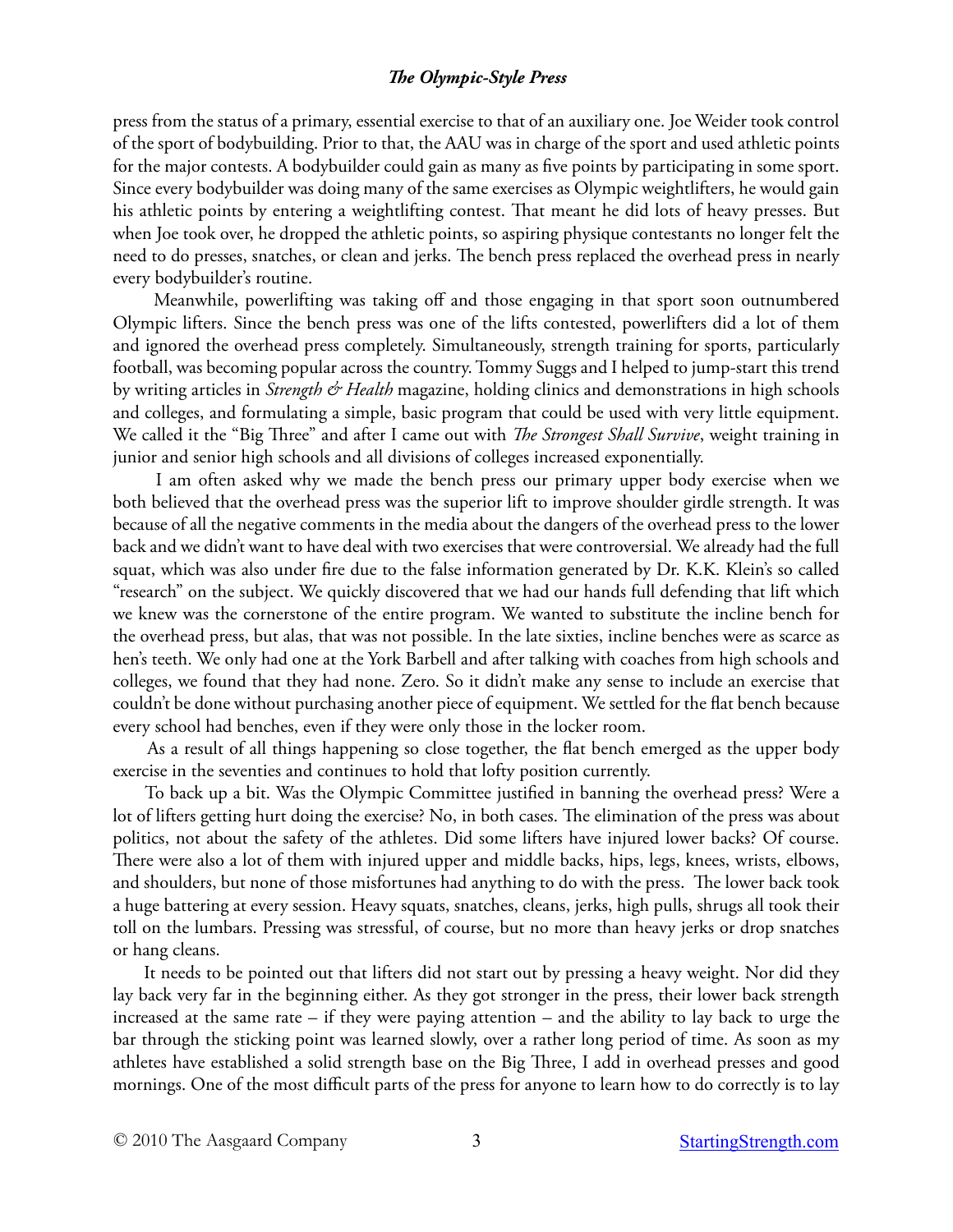back slightly. It's largely a matter of timing and it takes many hours of practice to get the move down perfectly. And as they're learning the skill of laying back, their lumbars are improving in strength, both from the pressing itself and the good mornings.

 Of course, if an athlete fails to strengthen his lumbars and is somehow able to lay way back early on, then he will have problems with his lower back, but that is not the fault of the exercise. Any movement, no matter how tame it may seem, can be risky when done with sloppy form.

 Although there were a few coaches like myself, who believed in the value of the overhead press and taught it through the lean years, it never has made a full comeback. Yet, the overhead press has become more popular lately due directly to two books by Mark Rippetoe, *Starting Strength* and *Strong Enough?*, where he once again elevates the press to primary status where it belongs. He has also preached the doctrine of the press at the many clinics and seminars he gives across the country.

 But wouldn't you know it, just when it appeared that the press was once again going to be a mainstay in strength routines, along comes someone who does a song and dance with anatomical and kinesiological terms and concluded that the overhead presss is potentially harmful to the shoulder joints. Aaargh! Here we go again. Doug Brignole comes from a bodybuilding background and I seriously doubt if he ever pressed very much and certainly is way off base when it comes to strength training. He even goes so far as to say overhead presses cause problems with the rotator cuff.

 Totally absurd. The very best way to insure that you keep those groups that make up the rotator cuff strong and healthy is to do overhead lifts: presses, push presses, and jerks. Holding a weighted barbell overhead for several seconds hits the rotator cuffs directly. Lifting a weight overhead forces those muscles known as the scapular control groups, lower trapezius, lats, and serratus to work. These also get worked with heavy pulls, but a double dose of exercise that hits them directly is even better. Whenever someone tells me he's feeling a twinge right where his rotator cuffs are located, I have him do overhead presses to strengthen the weak area. Standing dumbbell or barbell presses done with fairly high reps, 15s and 20s, and if the injury is not advanced, the presses solve the problem in a matter of a month or six weeks.

 I do not agree with the assertion that the overhead press is an unnatural movement. The shoulder joints have evolved to move in a vertical position, so it naturally follows that if an athlete wants to improve strength in his upper body, he should add resistance and do that movement. Hand a child an object and tell him to lift it overhead and he will do a perfect press.

 Now the behind-the-neck press is a horse of another color. I have been lobbying against this exercise since Nixon was in the White House. That movement does place a huge amount of stress on the shoulder joints, as does any behind the neck exercise because the shoulder girdle and joints are not designed to rotate in that manner.

 If Doug wanted to be helpful to those who train their upper bodies hard, he might try leaving the overhead press alone and concentrate on pointing out the many hazards of the flat bench. Unlike the overhead press, the shoulder girdle does not move naturally during the execution of this exercise. It is a safe exercise when done correctly, but this is seldom the case. The lure of a big number causes athletes to use sloppy technique, including excessive rebound of the bar off their chests and bridging when the bar hits the sticking point. In addition, the bench press is frequently overworked and the joints involved – shoulders, elbows, and wrists – pay the price. Add to this is the fact that few who are enamored with the flat bench seldom do anything significant for their upper backs. Eventually, those muscles supporting the shoulder joints in the front become much stronger than those in the rear, and when that happens, these athletes begin to experienced pain in the rear portion of their shoulders. If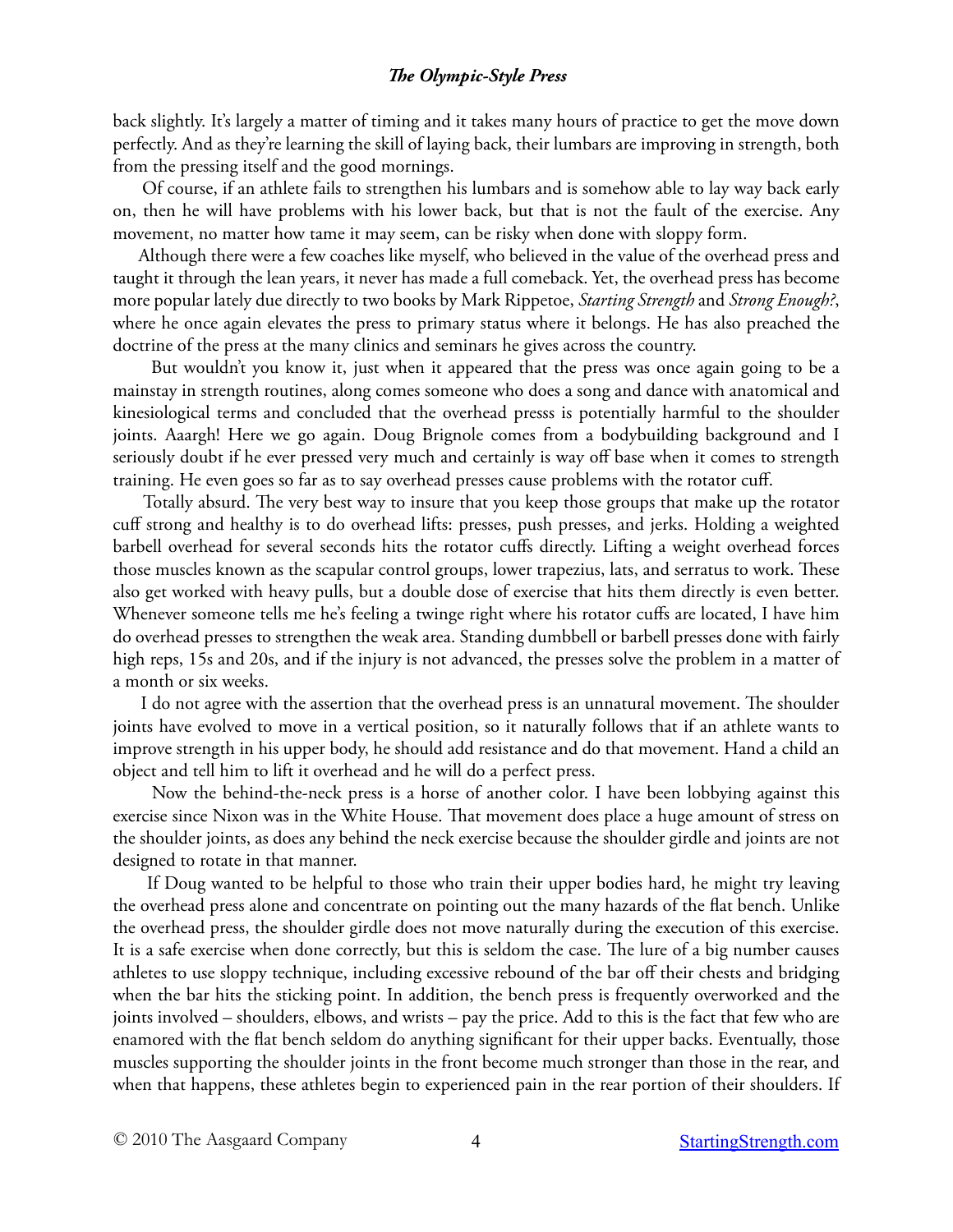they do not respond sensibly to the early warning signals and continue to pound away on the bench press, the pecs will tighten and shorten and at the same time the muscles that support the rotator cuffs become weaker in a process called "reciprocal inhibition." In short, if any upper body exercise should be dropped from a routine, it's the flat bench, not the overhead press.

 One more point before I get off my soapbox: if it's true, as Doug suggests, that the overhead press, and by extension, the push press and jerk, are potentially harmful to the shoulders, why weren't there any such problems when everyone who trained with weights was doing a great deal of overhead lifting? There were no such things as rotator cuff problems. Of all the lifters I competed with, trained with, or just sat around and compared lies with, none had a shoulder injured due to overhead work. Sure, there were shoulder injuries, but they came from missing a heavy snatch behind them or letting a jerk carry them way out of the proper position to finish it. Plus, they were hammering away on their shoulders with the power cleans, full cleans, power snatches, full snatches, heavy high pulls, shrugs, and crazy movements such as drop snatches.

 If overhead work damaged the shoulders, every old Olympic lifter would have had an operation by now, and that's not the case. There have been countless hip, knee, and back surgeries, but very few for the shoulders. This, however, is not the case for those who competed in powerlifting or who did a shitload of flat benching when they were younger. I realize that this is anecdotal evidence, but to me it's more valuable than studies that are not based on any scientific data, but mere conjecture. I also use anecdotal evidence in regards to the overhead press and rotator cuff injuries. When the press was the standard of upper body strength, prior to 1972, rotator cuffs weren't even heard of. Ask somebody where they were located and they'd be stumped. They're not even mentioned in my kinesiology and applied anatomy text, which was published in 1967.

 The rotator cuff problem can be directly linked to the flat bench and corresponding lack of work for the upper back. Bring the overhead press back as a substitute for the flat bench and rotator cuff injuries will be a thing of the past.

Enough. If I haven't made my point by now, it's not going to happen. Not everyone will be interested in trying to learn the Olympic-style press, but for those who would like to take a crack at it, here's the lowdown.

 While learning this movement, take the bar off a rack rather than cleaning it first and use only an empty Olympic bar until you get the feel of what you're trying to do. Foot placement is critical. Set your feet at shoulder width with your toes pointed straight ahead. Your feet have to be in this position so the weight can be shifted from the balls of your feet to your heels and back again to the balls instantly. So don't turn your feet outward at all.

 Fix the bar across your frontal deltoids as you would in a conventional press, at a point where the sternum meets the clavicles. Arm position is most important. Your elbows should be tucked in close to your body and squeezed against your lats. This forces your elbows to be set low, which is where they need to be. Your wrists must be locked and straight. If this poses a problem, wrap them with trainer's tape to make sure they stay straight. Tuck in your chin and look straight ahead. Do not follow the upward flight of the bar with your eyes.

 To insure a rock solid base, do this: grip the floor with your toes. At York, we used the analogy of a bird sitting on a tree limb. Now extend your pelvis forward and form a bow with your body. The bow starts at the back of your heels and ends at the back of your head. This places the weight out front on your toes. Tighten every muscle in your body with special attention to your abs and glutes. Think of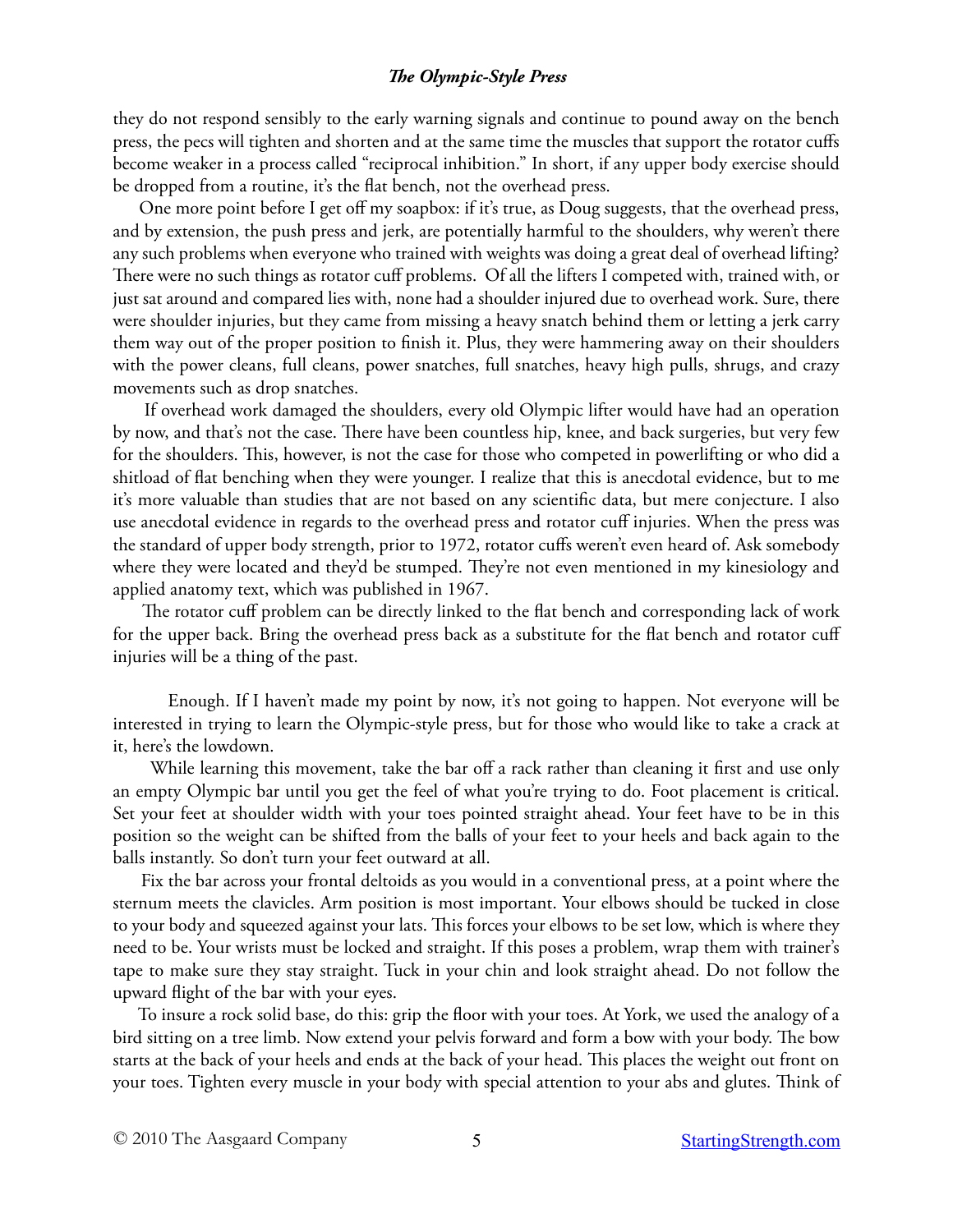yourself as a coil: a powerful coil of steel. Now here's the part that makes the Olympic press different from any other version of the lift. Your legs should be straight, but not locked. This may sound confusing and I admit it is, but you can check it out yourself. You can stand with your legs straight, yet the knees aren't locked. This is how they teach you to stand at parades in the military. Locked knees impede circulation if held that way for a long period of time. Keep in mind, if you relax any muscle group, you will not be able to put a jolt into the first move.

 Pull yourself into a tight coil then drive the bar upward just as hard as you can and at that same moment, lock your knees. This will send the bar shooting upward in a blur. Without any hesitation, drop back into the same position you had at the start. This is the essence of the Olympic press. At the start, the weight is pushed forward to the balls of your feet. When you drive it upward, the weight shifts to your heels, and when you make the move back to the bow, they shift once again to the balls of your feet. At the conclusion of the initial drive your body will be completely erect and eventually you'll be able to incorporate your traps into that first move to add even more of a punch to the bar.

 As you quickly convert from being fully erect to a second bow, you have to keep pressure on the bar. Otherwise, it will stall and if the weight is heavy, you may not set it in motion again. As you drive the bar to the finish, come erect under it so that when you finish, the bar is sitting in a solid overhead position in a line directly up from the back of your head.

 As I mentioned before, the Olympic-style press is really a quick lift. You are, in effect, hurling the bar upward off your shoulders in one smooth, coordinated movement. Learning how to transfer your weight from front to back and again to the front in a nanoscecond while maintaining pressure on the fast-moving bar and keeping it in the proper line of flight requires much more in the way of balance than any other form of pressing. Balance wasn't a major factor with the conventional press, but it is with the more explosive version, as many quickly discover. I had forgotten just how much it affected the lift until I watched a video of lifters pressing in the late sixties and saw how many lost their balance while pressing a heavy weight, including myself.

 To me, this is a good thing. Doing any exercise that requires a large number of athletic attributes helps to improve them. Then they can be utilized in other sports activities, and every sport involves



© 2010 The Aasgaard Company 6 6 [StartingStrength.com](http://StartingStrength.com)